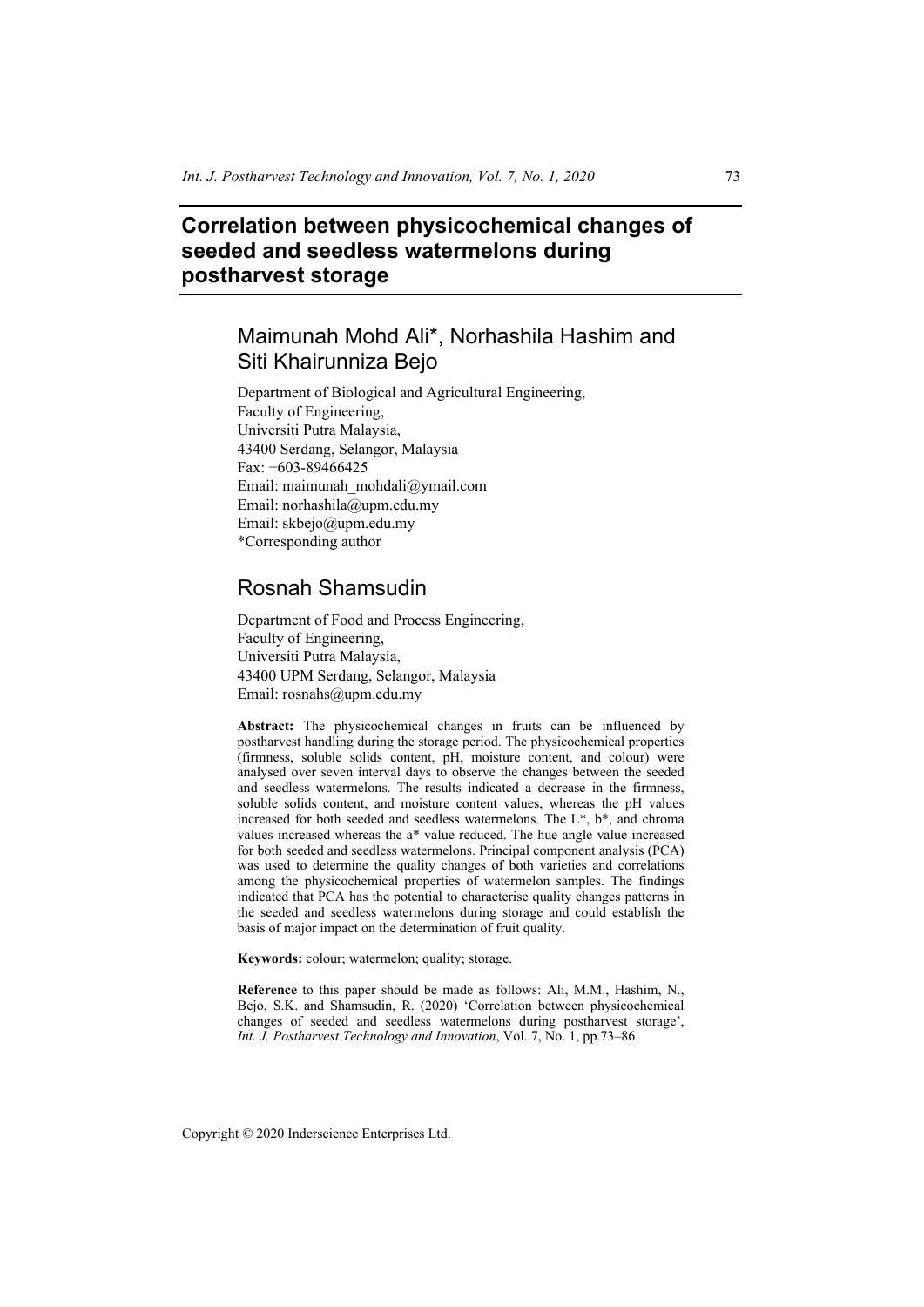#### 74 *M.M. Ali et al.*

**Biographical notes:** Maimunah Mohd Ali is a Research Scholar under the guidance of Associate Professor Ir. Dr. Norhashila Hashim. Her main interests focus on the agricultural process engineering, food science and technology, postharvest engineering as well as image processing. Currently, she is doing her PhD study at the Department of Biological and Agricultural Engineering, Faculty of Engineering, Universiti Putra Malaysia.

Norhashila Hashim is an Associate Professor at the Department of Biological and Agricultural Engineering, Faculty of Engineering, Universiti Putra Malaysia. Her main scientific interests focus on the agricultural process, agriculture engineering, food science and technology, image processing, imaging science and technology, postharvest engineering as well as sensor and laser technology.

Siti Khairunniza Bejo is an Associate Professor at the Department of Biological and Agricultural Engineering, Faculty of Engineering, Universiti Putra Malaysia. Her research interests are imaging technology, precision agriculture, image processing, and sensor technology. Currently, she is the Head of Department of the Department of Biological and Agricultural Engineering, Faculty of Engineering, Universiti Putra Malaysia.

Rosnah Shamsudin is an Associate Professor at the Department of Food and Process Engineering, Faculty of Engineering, Universiti Putra Malaysia. Her research interests are process machinery design, food properties, and postharvest engineering. Her current research activities focus on the food process machinery design for small scale industry, machine design of food processes especially equipment for small and medium industry (SMI), engineering properties of foods/fruits as well as postharvest quality and handling of tropical fruits.

#### **1 Introduction**

Watermelon (*Citrullus Lanatus*) is one of the most important tropical fruits throughout the world. It ranks fifth behind durian, banana, rambutan, and pineapple for export crops from Malaysia with the production yield was estimated at approximately 150.89 million tons in 2018. Watermelon consists of numerous cultivars, including seeded, seedless, and disorder-resistant cultivars. Malaysia produces different cultivars for both seeded and seedless watermelons. The popular varieties of seeded watermelons are black beauty, new dragon, and super dragon whereas the seedless varieties are red seedless and fengshan no. 1. Watermelon is also an exotic and valuable fruit crop with a high lycopene content (Perkins-Veazie et al., 2006). The fruit can be a fundamental replacement in a healthy diet for the consumption of low sodium, cholesterol and saturated fat (Feng et al., 2013). The lycopene which is a type of carotenoid is responsible for the red colouring in numerous horticultural crops.

Similar to other fresh produce, watermelon has various cultivars which vary in shape, size, and flesh colour. For instance, the shape of the watermelon varies from spherical to oblong, whereas the colour of the flesh varies from red to yellow. In addition, the fruit has a firm rind pattern that has different thicknesses among the cultivars. The seeded watermelons tend to produce black oval seeds while the seedless cultivars have only tiny white seeds or contain no seeds at all (Yau et al., 2010). Some physicochemical and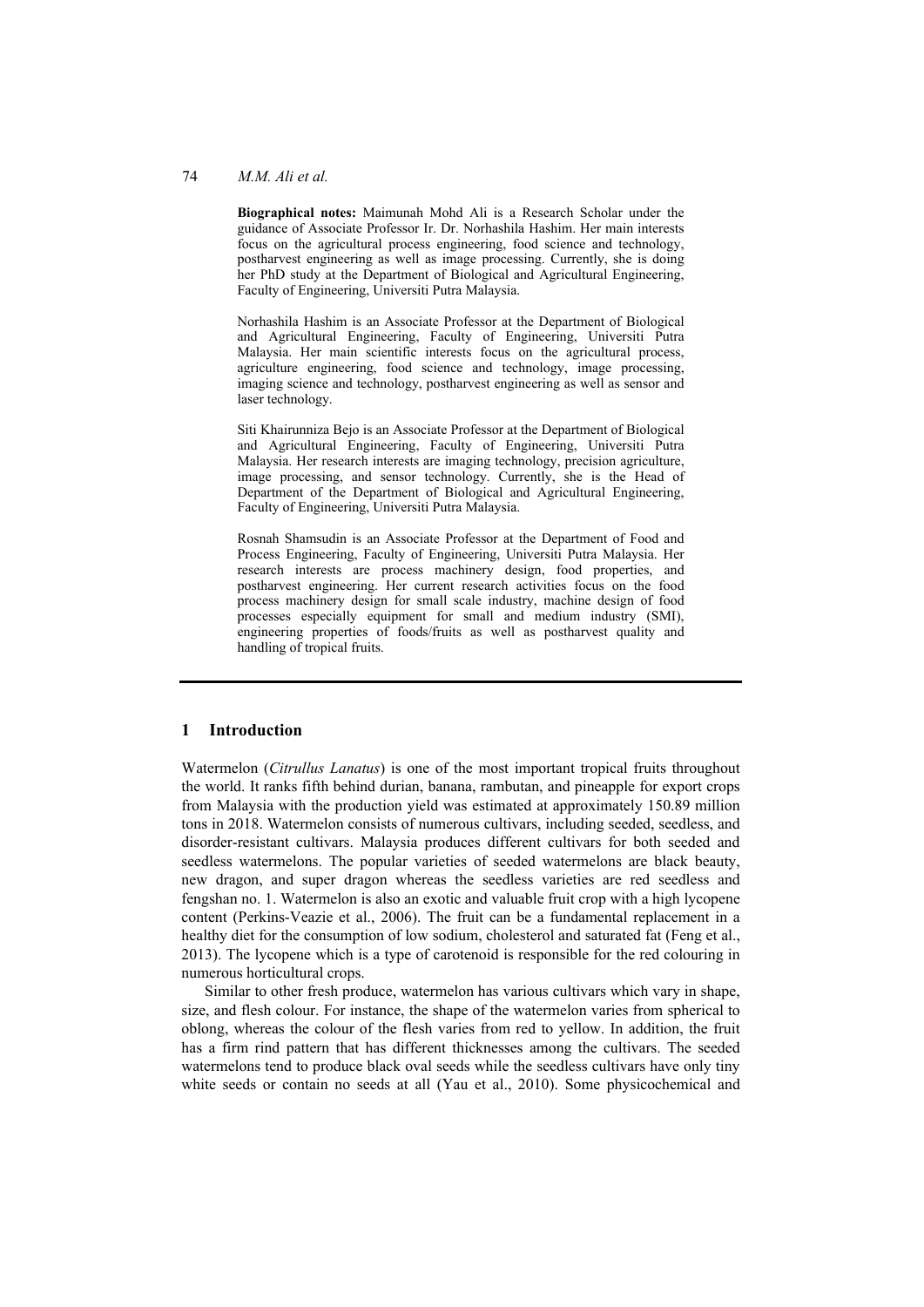biochemical changes during the postharvest development of watermelon include the impact of grafting on the cucurbit hybrid rootstocks (Kyriacou and Soteriou, 2015), genetic information regarding the changes in citrulline and lycopene (Liu et al., 2010), and transmission of fruit blotch (Rushing et al., 1999).

Apart from the above, watermelon is a non-climacteric fruit which does not undergo a continuous process to ripen after being harvested (Wechter et al., 2008). Hence, high-quality watermelons are harvested at the appropriate ripening stage with respect to the appearance of the fruit. There is no proper way of knowing the ripeness of watermelon as the harvesting process is judged according to the skill and expertise of the farmers. Normally, the farmers harvest the fruit based on the sound produced when the watermelon is tapped. If the watermelon produces a dull sound, it indicates a mature fruit. Some other criteria would be subjected to the colour of the part of the watermelon that touches the base surface or the ground. The part of the fruit located at the base surface changes to a yellow tinge by the time the fruit is ripe (Ibarra-Garza et al., 2015). Moreover, the drying of the ends of the watermelon tendrils also indicates that maturity approaches as the end tendrils detach from the fruit stem. Due to the consumer preference for sweet and juicy watermelon flesh, the soluble solids content (SSC) is a crucial component in assessing the sweetness level of the fruit. The conventional method to determine the sugar content of the fruit is by testing the juice using a refractometer upon cutting the watermelon into random samples.

The changes in the physicochemical properties of watermelon during the postharvest storage period are widely explored but the information on the correlation between physicochemical changes of seeded and seedless watermelons is still limited. Perkins-Veazie and Collins (2004) investigated the effect of fresh-cut processing on the lycopene content and quality parameters of watermelon using modified atmosphere storage. In a similar manner, Yau et al. (2010) studied the physicochemical properties and optimum eating quality of seedless watermelon during storage at room temperature. Postharvest storage is important in improving the quality and processing of the watermelons, as well as implementing a system for postharvest technology. Watermelon quality is basically influenced by the maturity level of the fruit. The physicochemical changes occur corresponding to the maturity stages which could affect the quality characteristics, especially for storage and commercialised lines. The physicochemical and environmental properties are subjected to the main components of determining fruit quality in terms of texture, flavour, colour, and shelf-life (Wani et al., 2014). With respect to this state, the determination of watermelon quality during storage is essential for monitoring fruit maturity and the freshness of the fruit.

Since the production of commodities does not solely depend on the sorting and grading processes, the present work on postharvest storage of watermelon could produce high-quality watermelon products and contribute to decisive quality parameters at a suitable maturity level. As the quality parameters of watermelon change rapidly during the storage period, the postharvest handling of the fruit could affect the choice of consumers. The quality parameters determined in this study could become a benchmark information for producers in distinguishing different types of watermelon cultivars. Therefore, the aim of this research is to compare the changes in the physicochemical properties of watermelon during postharvest storage for two types of variety, namely seeded and seedless. The relationship among the physicochemical properties was also examined.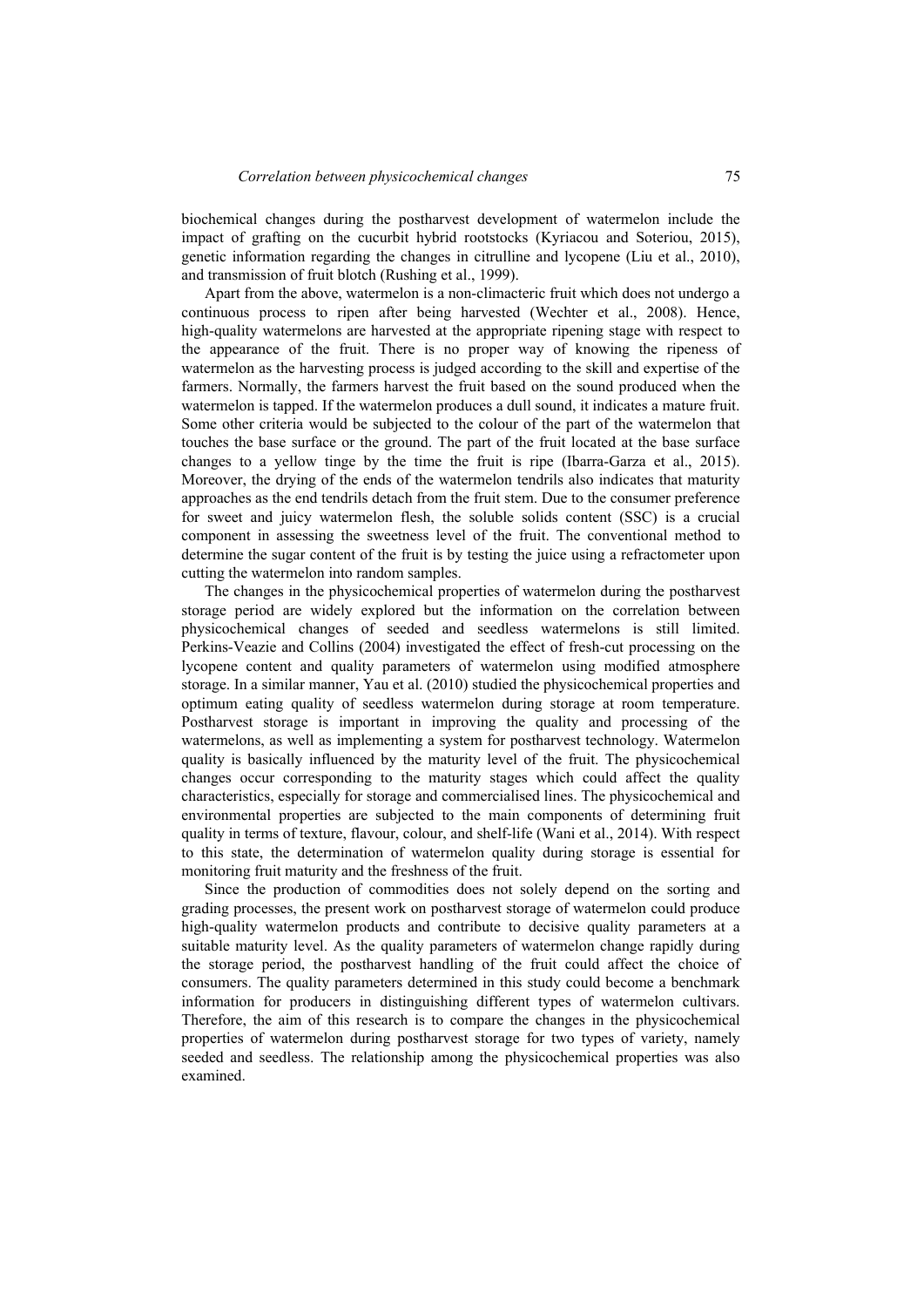## **2 Materials and methods**

## *2.1 Sample preparation*

Two cultivars from the seeded and seedless varieties, black beauty and red seedless, respectively were obtained from a local farm orchard located at 4°02′ north latitude and 101°18′ east longitude in Perak, Malaysia. The freshly harvested ripe seeded and seedless watermelons were obtained on the same day at the end of November 2015 to avoid seasonal variances of the physicochemical properties between the cultivars. The fruit samples were cleaned from any dirt or defect before analysis. The planting was cultivated on alkaline clay-loam soil with daily fertigation of 120N: 170P: 20K in g/m3, provided through a drip irrigation system ten days after transplanting. The row planting distance was 1.0 m and the space between the rows was 3.0 m. A completely randomised design was applied, consisting of three replicate plots per cultivar. The fresh watermelons were transported to the laboratory of the Department of Agricultural and Biological Engineering, Faculty of Engineering, Universiti Putra Malaysia. The seeded and seedless watermelons of almost similar size and free from any external defects were classified manually and stored in cold storage at 10°C and 85 % relative humidity (RH) for 21 days (Mohd Ali et al., 2017). The measurement of the physicochemical properties of each of the 70 black beauty and 70 red seedless were determined during three weeks of storage. A total of 140 watermelons were evaluated in this study. Ten watermelons of each cultivar were chosen randomly at each of seven interval days of 0, 4, 8, 12, 15, 18, and 21 days for the measurement of the physicochemical properties, i.e., firmness, SSC, pH, moisture content (MC), and colour parameters  $(L^*, a^*, b^*, C,$  and h).

### *2.2 Determination of physicochemical properties*

### *2.2.1 Firmness*

For the firmness determination, a hand-held penetrometer (GY-1, G-tech Co. Ltd., China) with a 3.5 mm diameter plunger tip was used. The plunger tip was inserted into the watermelon flesh at six different locations to obtain the firmness values. The maximum force exerted upon the insertion of the plunger tip into the flesh was taken as a reading and the values were measured in N/m2.

### *2.2.2 Soluble solids content*

The same fruit samples used in the firmness measurement were blended using a fruit blender (Panasonic MX-801HS Blender, Malaysia) to extract the watermelon juice. The juice was extracted and filtered using a muslin cloth. The SSC of the filtered juice was measured by a handheld digital refractometer (Pal-1, Atago Co., Tokyo, Japan). A few drops of the filtered juice were placed on the prism to obtain the brix values. The SSC measurements were repeated in three replications to obtain the average brix value.

## *2.2.3 pH*

The watermelon juice from the SSC measurement was used for the determination of the pH. The pH of the watermelon juice was determined using a digital pH metre (DPH-2, Atago Co., Tokyo, Japan). The electrode of the pH metre was dipped into the watermelon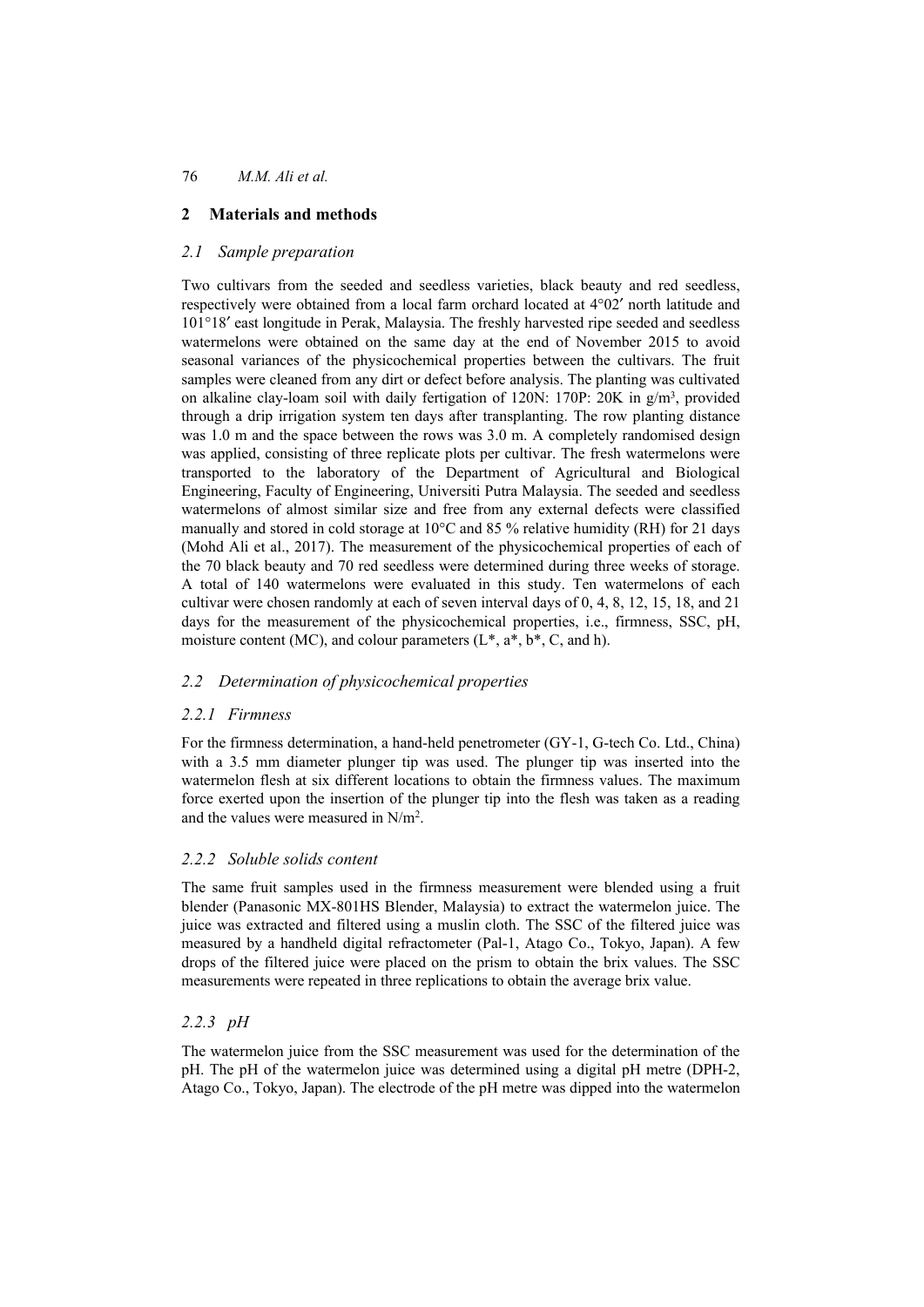juice after calibrating it using a pH 7.00 buffer solution. The pH measurements were carried out in triplicate and the pH values were denoted in units of pH.

#### *2.2.4 Moisture content*

The watermelon flesh was diced into standard size cubes (2 cm  $\times$  2 cm  $\times$  2 cm) to obtain uniform cube samples for the MC measurement. The fruit samples were oven-dried (WS-301, Tsung Hsing Food Machinery Co. Ltd., Taiwan) for 24 h at 105°C, according to the standard set by the Association of Official Analytical Chemists (AOAC International). The MC measurement was performed in triplicate and denoted as a percentage of wet basis (% wb).

#### *2.2.5 Colour evaluation*

The outer surface colour of the watermelon rind was measured using a handheld colorimeter (NR20XE, Shenzhen 3nh Technology Co. Ltd., China) with a measuring aperture diameter of 20 mm. The colorimeter was calibrated with a standard white tile prior measurement. The measurement was conducted by placing the aperture of the colorimeter at the surface of the watermelon in an upright position to minimise the interruption of the light. The colour space values were denoted as L (whiteness or brightness/darkness), a (redness/greenness) and b (yellowness/blueness), chroma (C is the colour intensity/saturation), and hue angle (h), respectively.

#### *2.3 Statistical analysis*

The significant differences obtained from the watermelon cultivars and storage interval days were determined using one-way analysis of variance (ANOVA). Meanwhile, the mean significant differences between the physicochemical properties (firmness, SSC, pH, MC, colour) on each interval day were compared using a Tukey test at  $P \le 0.05$ . The data was expressed as means and standard errors using the SAS software (Version 9.4, SAS Institute, Cary, NC, USA). All of the fruit samples were calculated at least in triplicate for each physicochemical analysis. The normal distribution test was carried out on the variables and residuals for each of the physicochemical property datasets. The variables of all datasets were normally distributed ( $P \le 0.05$ ), and the histogram of the residuals showed a normal distribution. The homogeneity test showed that the variances of residuals were homogeneous ( $P \le 0.05$ ). Pearson correlation analysis was performed to evaluate the relationships among the physicochemical properties of watermelons for the following attributes: firmness, SSC, pH, MC, L\*, a\*, b\*, C and h. Meanwhile, the principal component analysis (PCA) was performed using the Unscrambler (Version 10.3, CAMO AS, Oslo, Norway) to visualise the variation among the seeded and seedless watermelons on the physical properties and colour.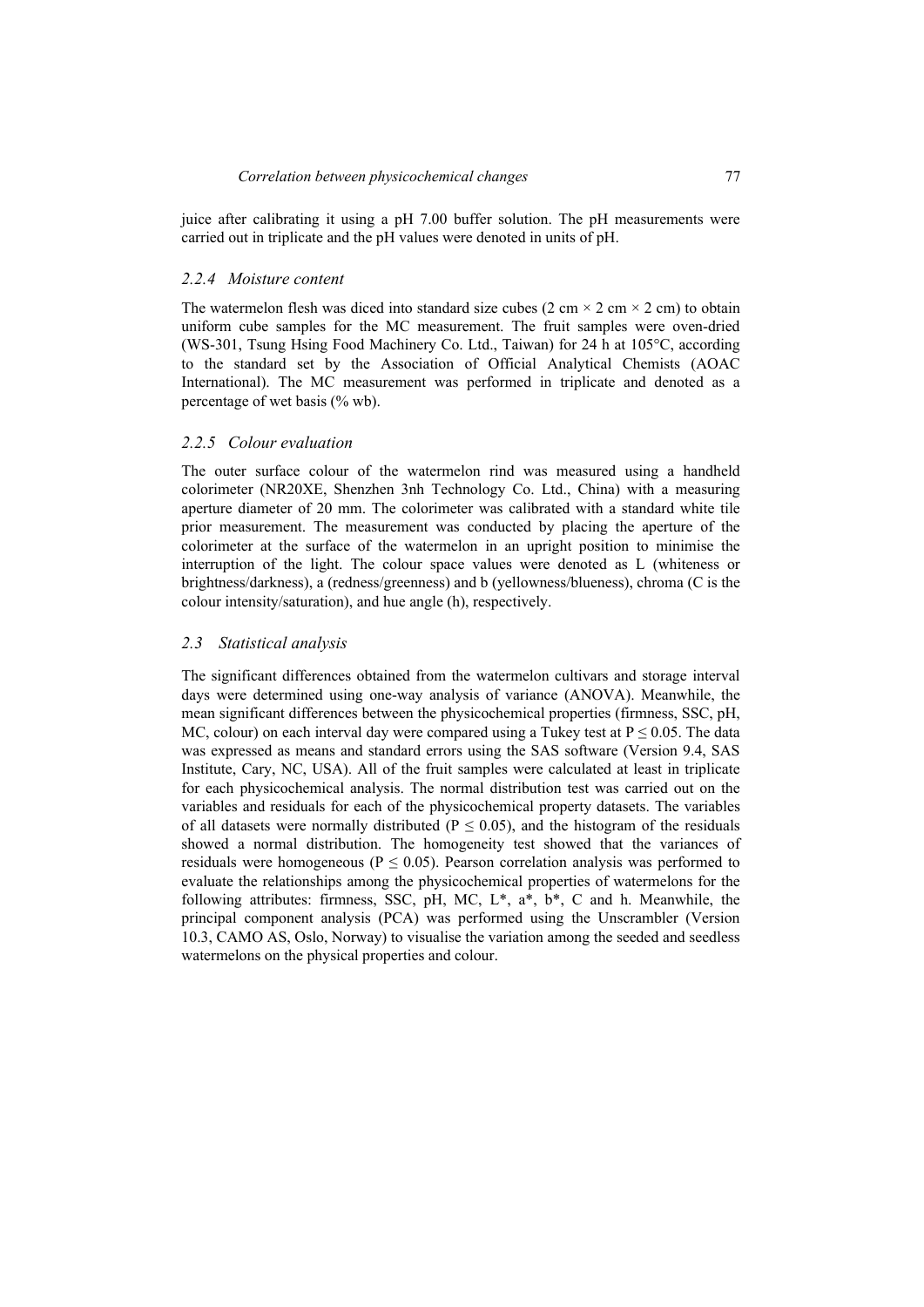#### **3 Results and discussion**

## *3.1 Characteristics of physical properties of watermelons*

Two different cultivars, seeded (black beauty) and seedless (red seedless) watermelons were used in this study. The physical properties of the seeded and seedless watermelons are listed in Table 1. These two cultivars of watermelons were chosen based on their shape and size, which is an important criterion for the classification of the fruits according to the standard size and grade. Four physical properties of both cultivars were examined, namely length (L), diameter (D) and the ratio of length to diameter (L/D ratio). From the table, there were slight variations in terms of length, diameter and L/D ratio of the fruits. Normally, an unripe watermelon has a higher MC, indicating that the fruit weight is heavier (Yau et al., 2010). Thus, the fruit weight becomes lighter during the ripening stage of the watermelons.

|                  |                 | Seeded           |                 | <i>Seedless</i>  |  |  |  |
|------------------|-----------------|------------------|-----------------|------------------|--|--|--|
| Parameter        | Range           | $Mean \pm SD$    | Range           | $Mean \pm SD$    |  |  |  |
| Length, $L$ (cm) | 20.96-32.55     | $26.16 \pm 1.85$ | $16.21 - 29.51$ | $25.32 \pm 1.32$ |  |  |  |
| Weight, W (kg)   | $2.09 - 5.04$   | $3.49 \pm 0.48$  | $5.20 - 9.90$   | $6.81 \pm 0.71$  |  |  |  |
| Diameter, D (cm) | $12.19 - 15.60$ | $14.07 \pm 0.60$ | 16.66–22.27     | $19.16 \pm 1.13$ |  |  |  |
| $L/D$ ratio      | $1.52 - 2.19$   | $1.86 \pm 0.12$  | $1.01 - 1.70$   | $1.32 \pm 0.12$  |  |  |  |

**Table 1** Physical properties of watermelons.

Note: SD: standard deviation.

The range of the weight of the seeded and seedless watermelon was 2.09 to 5.04 kg and 5.20 to 9.90 kg, respectively. The fruit weights were higher compared to the previous studies on other cultivars reported by Jie et al. (2014) for Qilin watermelon (3.84 to 5.60 kg) and Yau et al. (2010) for red seedless watermelon (3.97 to 7.64 kg). Meanwhile, the range of seeded watermelon length was from 20.96 to 32.55 cm, while the seedless watermelon range was between 16.21 to 29.51 cm. The fruit length results were within the range of 24.40 to 32.40 cm, in accordance with previous research (Koc, 2007). The range of fruit diameter of the seeded and seedless watermelons was 12.19 to 15.60 cm and 16.66 to 22.27 cm, respectively. The L/D ratio range of the seeded watermelon (1.52 to 2.19) was higher than the seedless watermelon (1.01 to 1.70). The L/D ratio in the literature was reported in the range of 1.01 to 1.03 (Yau et al., 2010). In comparison with the seedless watermelons, the weight and diameter of the cultivar markedly higher than seeded watermelons. On the contrary, the length and L/D ratio of seeded watermelons were longer than the seedless watermelons. For both seeded and seedless watermelons, the physical properties of the fruit including length, weight, diameter, and L/D ratio varied due to the difference in terms of size and shape.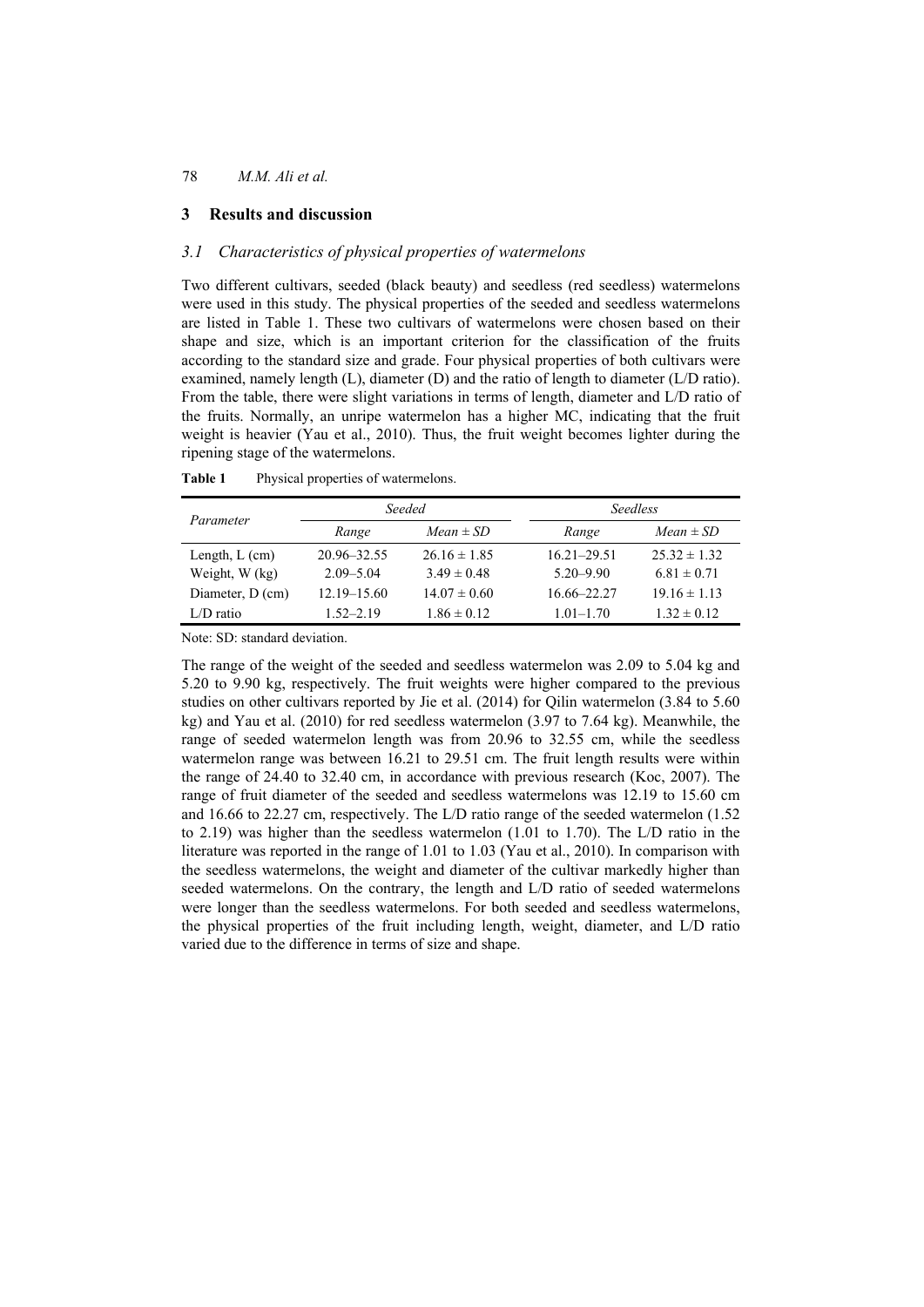#### *3.2 Changes of firmness, SSC, pH, and MC during storage period*

The ANOVA of firmness, SSC, pH, and MC of the watermelon is summarised in Table 2. The postharvest storage days were evaluated based on the cultivars of the watermelons which were influenced by the changes in the physicochemical properties. The study had two independent variables which were type of cultivars (two levels) and storage days (seven levels). The one-way ANOVA analysis compares the mean differences between the two independent variables or factors. Hence, the purpose of the analysis is to find the interaction between the type of cultivars and storage days on the physicochemical properties of the watermelon. Based on the results, there was a significant difference in firmness, SSC, pH, and MC of the watermelon on different storage days. The seeded watermelon had slightly higher values than seedless watermelon for firmness, SSC, and MC. Meanwhile, the pH had a lower value in seeded watermelon as compared to the seedless watermelon. The analysis of SSC, pH, and MC values also indicated a significant difference  $(P < 0.05)$  with respect to the different type of cultivars.

| <b>Table 2</b> |  |  | F-values (ANOVA) of physicochemical properties of watermelons. |
|----------------|--|--|----------------------------------------------------------------|
|----------------|--|--|----------------------------------------------------------------|

| Factor             | <i>Firmness</i>              | SSC | $pH$ MC | $L^*$                                                                 | $a^*$ | $h^*$                      |                    |                      |
|--------------------|------------------------------|-----|---------|-----------------------------------------------------------------------|-------|----------------------------|--------------------|----------------------|
| Day                |                              |     |         | 103.90* 31.08* 18.09* 44.08* 228.56* 22.03* 55.73* 52.60* 127.54*     |       |                            |                    |                      |
| Cultivar           |                              |     |         | 42.95* 1.38ns 3.55ns 33.35* 1,195.10* 502.76* 593.39* 670.05* 170.55* |       |                            |                    |                      |
| $Day*$<br>cultivar | $3.25*$ 13.71* 14.08* 12.77* |     |         | 0 <sup>ns</sup>                                                       |       | $4.88*$ 1.59 <sup>ns</sup> | 1.06 <sup>ns</sup> | $0.15$ <sup>ns</sup> |

Notes: nsnon-significant.

\*significant at  $P < 0.05$ .

|          |                 | Seeded     |            |             |            | <b>Seedless</b> |            |             |  |
|----------|-----------------|------------|------------|-------------|------------|-----------------|------------|-------------|--|
| Day      | <i>Firmness</i> | <b>SSC</b> | pH         | МC          | Firmness   | SSC             | pH         | MC          |  |
| $\Omega$ | $5.07 \pm$      | $9.06 \pm$ | $5.27 \pm$ | $95.46 \pm$ | $4.78 \pm$ | $8.52 \pm$      | $5.60 \pm$ | $94.53 \pm$ |  |
|          | 0.10            | 0.18       | 0.08       | 0.40        | 0.12       | 0.16            | 0.06       | 0.56        |  |
| 4        | $4.63 \pm$      | $8.49 \pm$ | $5.63 \pm$ | $92.61 \pm$ | $4.18 \pm$ | $7.30 \pm$      | $6.01 \pm$ | 94.16 $\pm$ |  |
|          | 0.05            | 0.04       | 0.08       | 0.38        | 0.05       | 0.12            | 0.03       | 0.19        |  |
| 8        | $4.35 \pm$      | $7.89 \pm$ | 5.88 $\pm$ | $90.61 \pm$ | $3.74 \pm$ | $6.38 \pm$      | $6.56 \pm$ | $91.76 \pm$ |  |
|          | 0.03            | 0.07       | 0.02       | 0.17d       | 0.05       | 0.10            | 0.12       | 0.31        |  |
| 12       | $4.09 \pm$      | $7.57 \pm$ | $6.07 \pm$ | $88.15 \pm$ | $3.86 \pm$ | $6.85 \pm$      | $6.41 \pm$ | $91.20 \pm$ |  |
|          | 0.03            | 0.03       | 0.03c      | 0.13        | 0.20       | 0.68            | 0.46       | 2.05        |  |
| 15       | $3.88 \pm$      | $7.06 \pm$ | $6.27 \pm$ | $86.88 \pm$ | $3.92 \pm$ | $8.28 \pm$      | $5.33 \pm$ | $89.97 \pm$ |  |
|          | 0.03            | 0.08       | 0.01       | 0.11        | 0.07       | 0.07            | 0.03       | 0.51        |  |
| 18       | $3.60 \pm$      | $6.51 \pm$ | $6.70 \pm$ | $85.61 \pm$ | $3.43 \pm$ | $7.60 \pm$      | $5.58 \pm$ | $88.80 \pm$ |  |
|          | 0.05            | 0.11       | 0.04       | 0.29        | 0.04       | 0.07            | 0.02       | 0.32        |  |
| 21       | $3.24 \pm$      | $5.66 \pm$ | $7.10 \pm$ | $82.79 \pm$ | $3.03 \pm$ | $6.41 \pm$      | $6.42 \pm$ | $86.43 \pm$ |  |
|          | 0.04            | 0.13       | 0.06       | 0.93        | 0.05       | 0.23            | 0.12       | 0.52        |  |

**Table 3** Firmness, SSC, pH, and MC of watermelons at different storage days

Notes: SSC: soluble solid contents.

MC: moisture content.

Data are mean values of triplicate analysis and presented as the means  $\pm$  standard errors. Mean values followed by different letters in rows indicate a significant difference at the  $P \le 0.05$  level by the Tukey test.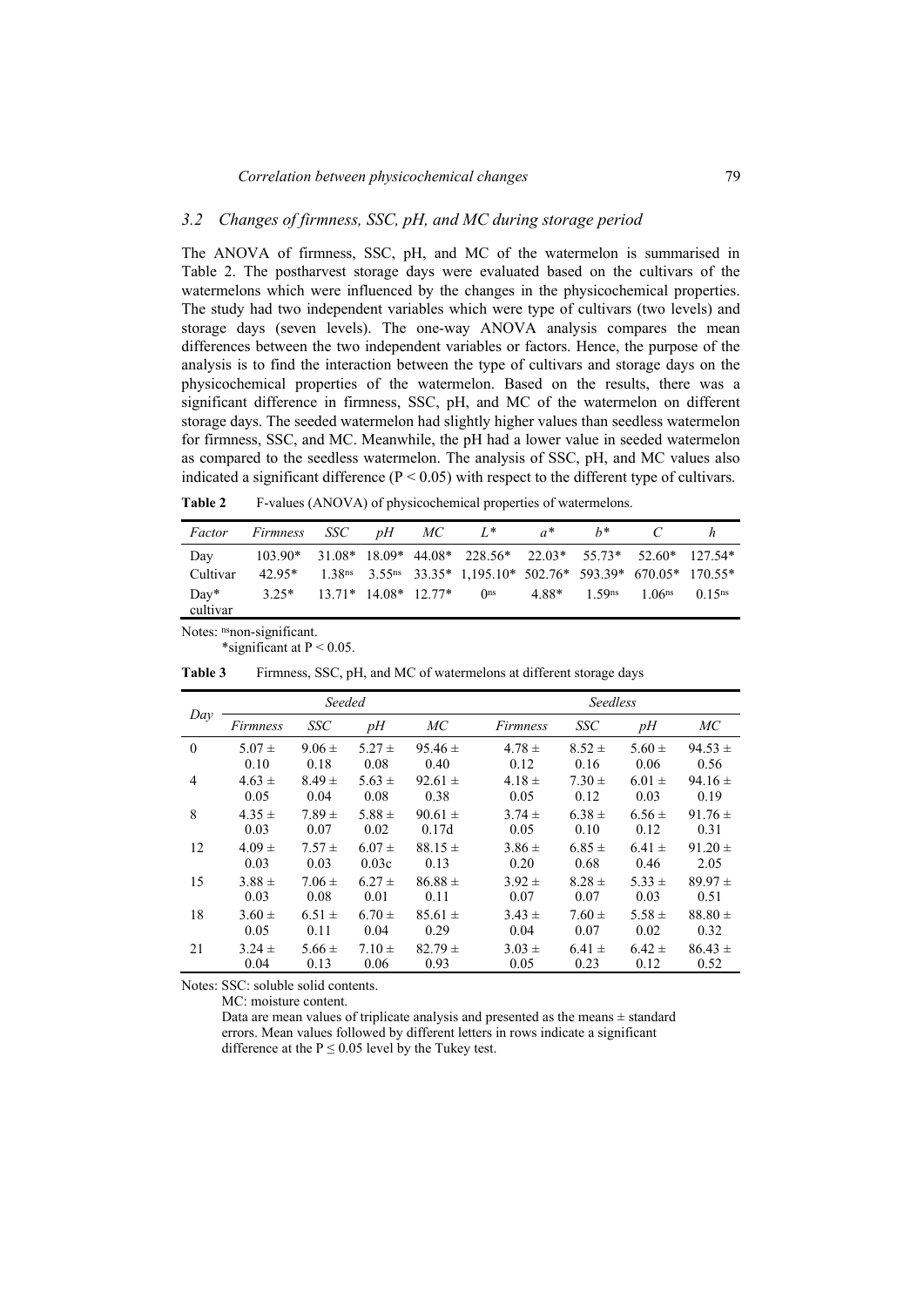The changes in firmness, SSC, pH, and MC by different storage days are as shown in Table 3. The firmness values of both the seeded and seedless watermelons decreased constantly along with increasing storage days. Both cultivars showed a significant difference, ranging from 5.07 to 3.24 kg/cm<sup>2</sup> and 4.78 to 3.03 kg/cm<sup>2</sup> for the seeded and seedless watermelons, respectively. The firmness of seeded and seedless watermelons indicated the highest value of  $(5.07 \pm 0.10 \text{ kg/cm}^2)$  and  $(4.78 \pm 0.12 \text{ kg/cm}^2)$  at day 0, and significantly declined to the lowest firmness value of  $(3.24 \pm 0.04 \text{ kg/cm}^2)$  and  $(3.03 \text{ m})$  $\pm$  0.05 kg/cm<sup>2</sup>) at day 21, respectively. Similar reports have been made for other watermelon cultivars such as sugar baby (Quek et al., 2007), Kylin (Mao et al., 2016), as well as celebration, gallery, Pegasus, and Torpilla (Kyriacou and Soteriou, 2015). The fruit softening could be caused by different aspects including the biochemical changes of the cell wall, degradation of polysaccharides, and dissolution of the middle lamella (Ibarra-Garza et al., 2015).

The SSC values of seeded watermelons significantly decreased along the storage days. On the other hand, the SSC values declined until day 12 and slightly increased at day 15 for seedless watermelons during storage. There was no significant difference in SSC of the seeded watermelon at day 8 and day 12. Under the storage conditions, the SSC declined from 9.06 to 5.66 Brix for the seeded watermelon and 8.52 to 6.41 brix for the seedless watermelon. The decline in the SSC values might be due to the degradation of sugars to acid (Tirkey et al., 2014). The degradation of sugars resulted in a decrease in the yield of sugars and reduce food quality. The highest decline in SSC values was revealed on day 21 (5.66) and day 8 (6.38) for the seeded and seedless watermelons, respectively. This indicated that the sweetness level of the watermelons decreased with the passage of storage days for seeded watermelons. Meanwhile, the SSC values slightly increased at day 15 before it gradually decreased until day 21 for seedless watermelons. This could be due to the fact that the rise in SSC was attributed to the respiration process of the fruit after two weeks storage period (Yau et al., 2010). The findings were consistent with prior studies performed by Jha et al. (2012) on apples, as changes in SSC were also observable during postharvest storage. Similar trends were obtained despite the different crop used in the research study.

As for pH determination, the lowest pH was observed with a value of  $5.27 \pm 0.08$  pH (day 0) and  $5.33 \pm 0.03$  pH (day 15) for the seeded and seedless watermelons, respectively. A marked increase in the pH was observed with increasing storage days from 5.27 to 7.10 and 5.60 to 6.42 for the seeded and seedless watermelons, respectively. Carvalho and Betancour (2015) reported that the pH values in blackberry fruits increased with storage day, suggesting that there was a strong influence on the fruit quality and the variability among the cultivars. In addition, Yau et al. (2010) also noted that the pH values of watermelon remain fairly constant and slightly increased during the storage period which might be due to the rise in the deterioration of the fruit. The pH values of watermelon also vary with different types of cultivars and environment of fruit production (Perkins-Veazie et al., 2012).

On the other hand, the changes in MC of the seeded and seedless watermelons also showed a similar trend by storage day. The highest MC was observed at day 0 with the MC value of 95.46% and 94.53% wet basis (wb) for the seeded and seedless watermelons, respectively. Meanwhile, the lowest MC was determined at day 21 with percentage wb values of 82.79 % and 86.43 % for the seeded and seedless watermelons, respectively. There was also a significant effect on almost all storage days except for day 8 for the seeded watermelons. A different trend in MC change was observed in the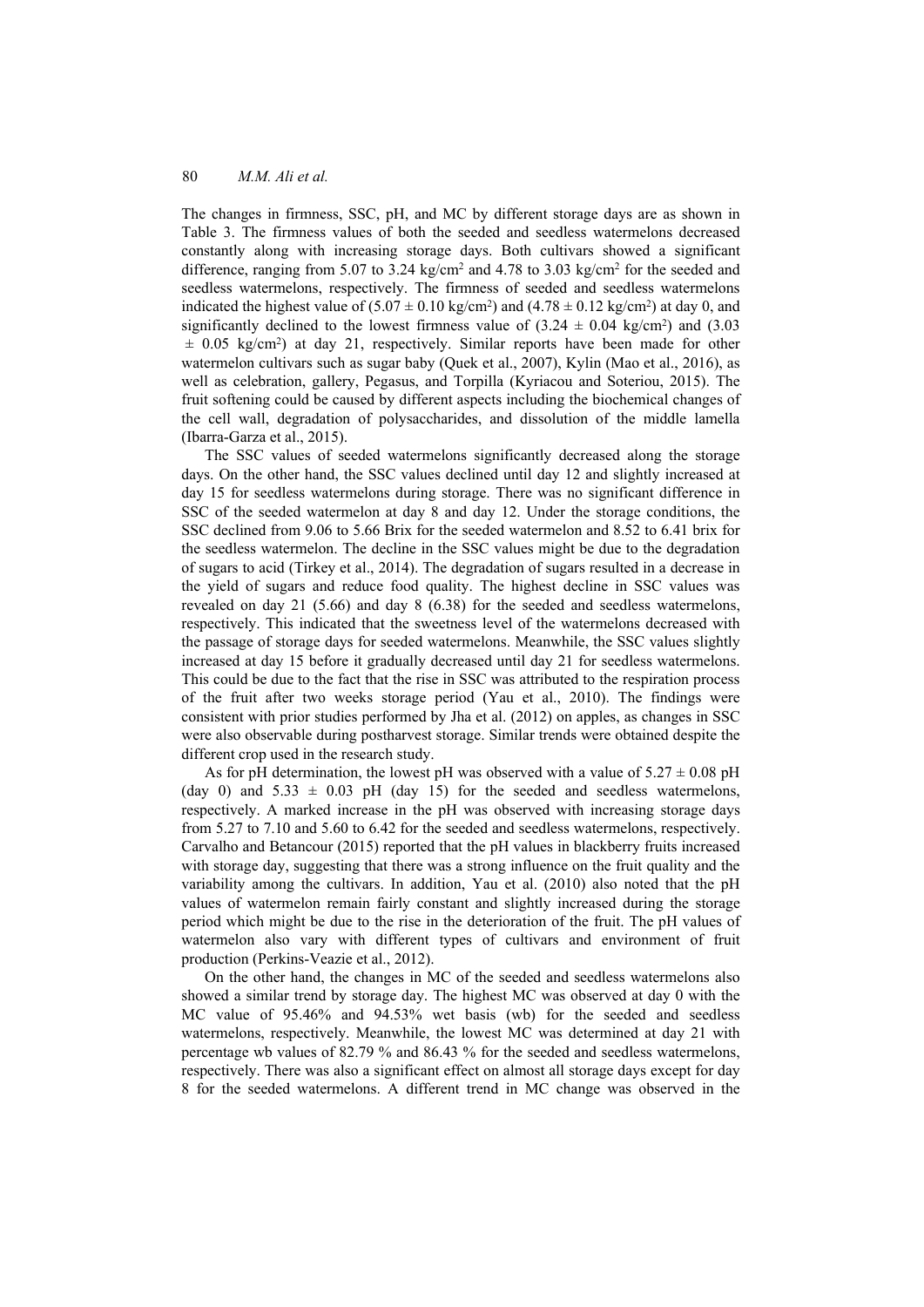seedless watermelon since a significant effect was exhibited on day 0. The differences in terms of MC could be attributed to the variability of the watermelon cultivars. It was also found that the MC increased gradually along the storage period due to the rise in water content through the flesh of the fruit (Shamsudin et al., 2007). Among these watermelon cultivars, both seeded and seedless watermelons possessed similar quality attributes values on firmness, SSC, pH, and MC. These observations indicated that the physicochemical properties of both watermelon cultivars had similar quantitative measurements at different storage days.

#### *3.3 Colour evaluation*

The findings of the colour changes in both the seeded and seedless watermelons during the seven storage days are shown in Figure 1. There were significant changes in the colour parameters by the storage day which could be related to the degradation of lycopene during postharvest. The colour intensity variation of watermelons was associated with the lycopene synthesis during the storage of the fruit (Yau et al., 2010). The  $L^*$  gradually increased and  $a^*$  decreased along with storage days (day 0, day 4, day 8, day 12, day 15, day 18, day 21) in both the seeded and seedless watermelons. In this case, the increasing  $L^*$  value is may have resulted from the postharvest cultivar performance with respect to the maturity for the colour changes on the outer surface of the watermelon. No significant difference was observed for L\* for the seeded and seedless watermelons, which increased by 21% and 12% at day 4, respectively [Figure 1(a)]. As for the a\* value, there was no significant difference in both the seeded and seedless watermelons [Figure 1(b)]. The trend of  $a^*$  value which represents the redness index was quite similar for both types of cultivar. Meanwhile, the b\* value increased along with storage day for both types of cultivar [Figure 1(c)]. Nevertheless, there was no significant difference reported for the seeded watermelon for the b\* value. The variation in the  $L^*$ ,  $a^*$ , and  $b^*$  values of the seeded and seedless watermelons could be due to the different textures that affect the firmness changes on the external surface or skin colour of the fruit.

On the other hand, the results exhibited an increase in the chroma values for the seedless watermelon with a significant difference at day 21 [Figure 1(d)]. However, there was no significant difference in the chroma value changes for the seeded watermelon. The chroma values revealed only slight changes with no clear trend noticed along with the change in storage day. Similar results were reported by Ibarra-Garza et al. (2015) who indicated that the decline in the chroma values could probably reflect the absence of lightness and a minor discrepancy in hue tones of the surface of the fruit. The hue values also exhibit a variation over the change in storage day for both the seeded and seedless watermelons [Figure 1(e)]. The findings show there were significant differences in colour parameters of seeded and seedless watermelons throughout the storage days. Since there was a variation in the colour parameters of the seedless watermelon, it could be implied that colour evaluation is a feasible method to observe the colour changes throughout the ripening process of the fruit.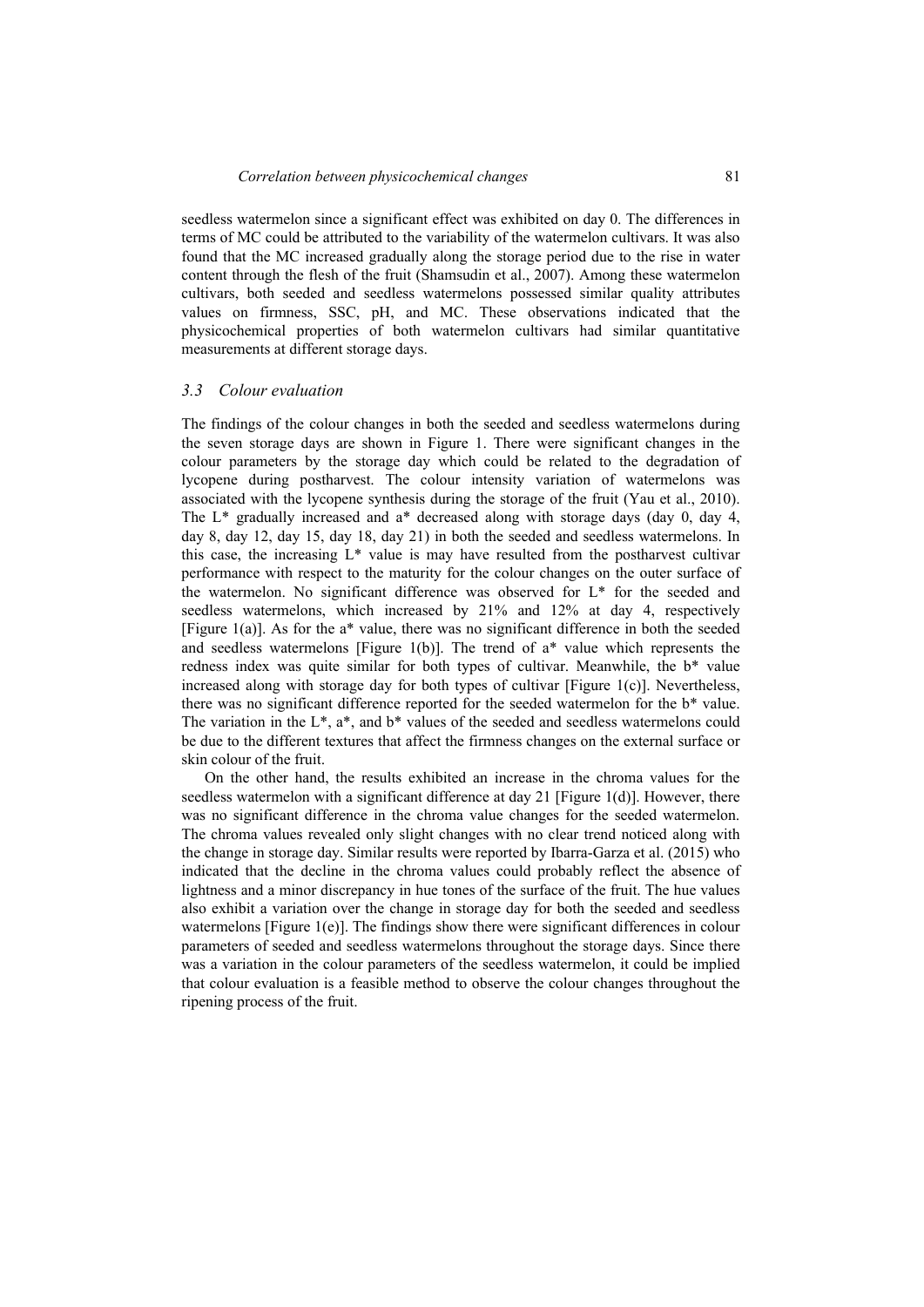**Figure 1** Changes in colour parameter values of seeded and seedless watermelons during storage, (a)  $L^*$  value (b)  $a^*$  value (c)  $b^*$  value (d) chroma value (e) hue value



Notes: The corresponding values represent the mean of three replications and their standard error bars. Different letters indicate statistical difference by the Tukey test ( $p < 0.05$ ).

In contrast, the ANOVA of the colour changes indicated that both the storage day and the type of cultivar indicated significant differences for all colour parameters (Table 2). Nevertheless, there was no interaction between the different storage days and the type of cultivar for all the colour parameters, except for the a\* value. The effect of postharvest storage on the physicochemical properties of the seeded and seedless watermelons was studied in the present study, considering the classification of the fruit according to its category. The discrepancies of the colour parameters in watermelons could also be due to the low temperature in the field with regard to normal colour development (Showalter, 1960). The determination of colour changes is essential in order to maintain the shelf life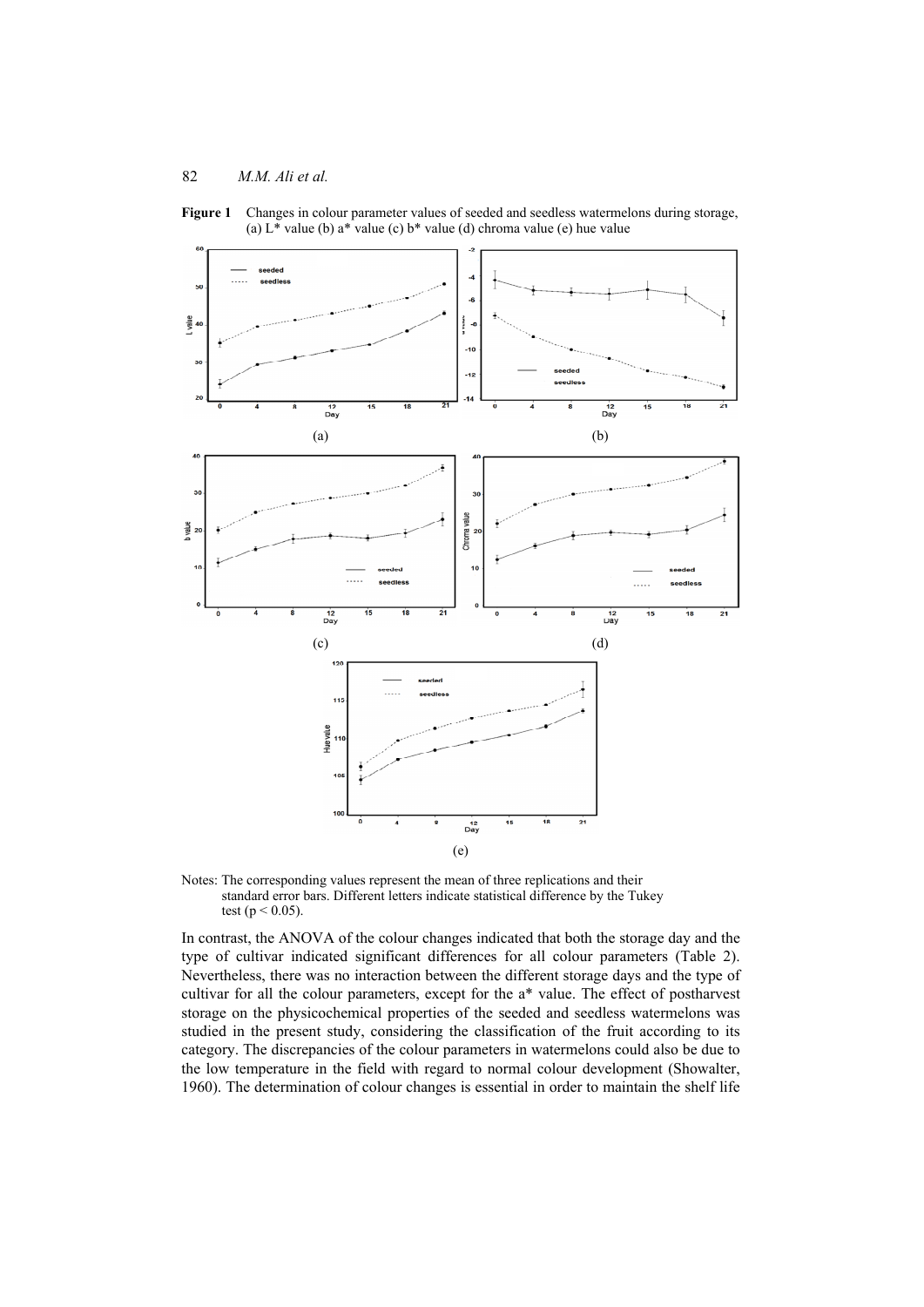of the fruit. Similar trends were observed for the colour values  $(L^*, a^*, b^*, C, and h)$  of seeded and seedless watermelons along the storage days. These observations suggested that the variation of colour changes of both cultivars caused by a longer storage period of the fruit (Tlili et al., 2011).

#### *3.4 Correlation between physicochemical properties*

Pearson correlation coefficients between the physicochemical properties from the seeded and seedless watermelons are summarised in Table 4. The SSC of the watermelons were positively correlated to the firmness ( $r = 0.604$ ,  $p \le 0.05$ ). It can be inferred that the SSC was strongly associated with the firmness since it related to the fruit spoilage during the ripening process. The correlation analysis showed a negative correlation between MC and the SSC together with pH of the watermelons. This indicated that the decrease of MC also influenced the reduction of the SSC as the sweetness level of the fruit was decreased (Yau et al., 2010). The study also proved that the correlation between the colour parameters  $(L^*, a^*, b^*, C, and h)$  with the firmness, SSC, pH, and MC could be used to determine the properties that affected the colour changes of the watermelon samples. The L<sup>\*</sup>, b<sup>\*</sup>, and h parameters were positively correlated with the MC ( $r = 0.741$ ,  $r = 0.463$ , and  $r = 0.906$ , respectively. The a\* and C parameters were observed to be positively correlated with the pH ( $r = 0.422$ , and  $r = 0.661$ ), respectively. The correlation analysis revealed that the fruit firmness could affect the  $L^*$ ,  $a^*$ , and  $b^*$  parameters, whereas the fruit pH was associated with the changes of the C and h parameters. Further work is required to investigate the influence of the physicochemical properties on the colour changes of the watermelon rind surface.

|               | <i>Firmness</i>        | <i>SSC</i>             | pH                     | МC        | $L^*$     | $a^*$     | $b^*$    | C         |
|---------------|------------------------|------------------------|------------------------|-----------|-----------|-----------|----------|-----------|
| <b>SSC</b>    | $0.604*$               |                        |                        |           |           |           |          |           |
| pH            | $0.509*$               | $-0.231*$              |                        |           |           |           |          |           |
| MC            | $-0.909*$              | $-0.453*$              | $-0.743*$              |           |           |           |          |           |
| $L^*$         | $-0.851*$              | $-0.413*$              | $-0.411*$              | $0.741*$  |           |           |          |           |
| $a^*$         | $0.645*$               | $0.169*$               | $0.422*$               | $-0.597*$ | $-0.871*$ |           |          |           |
| $b^*$         | $-0.628*$              | $-0.350*$              | $-0.131$ <sup>ns</sup> | $0.463*$  | $0.871*$  | $-0.878*$ |          |           |
| $\mathcal{C}$ | $-0.033$ <sup>ns</sup> | $-0.366*$              | $0.661*$               | $-0.261*$ | $0.328*$  | $-0.354*$ | $0.651*$ |           |
| h             | $-0.788*$              | $-0.083$ <sup>ns</sup> | $-0.917*$              | $0.906*$  | $0.700*$  | $-0.627*$ | $0.420*$ | $-0.400*$ |

**Table 4** Pearson correlation coefficients for physicochemical properties of watermelons.

Notes: nsnon-significant.

\*significant at  $P < 0.05$ .

Based on the PCA the loading plot of the physicochemical properties and colour changes of seeded and seedless watermelons is shown in Figure 2. The principal components (PC) which are first (PC1) and the second (PC2) represented 72% and 25% of the variance, respectively with a total of 97% of the variation. The loading plot delivered the information on the correlations among the physicochemical properties and colour changes of the watermelon samples. Taking into account the properties at the centre of the loading plot are not significant properties for the results the properties located in the outer ellipses are more significant than the inner ellipses. The pH and MC were loaded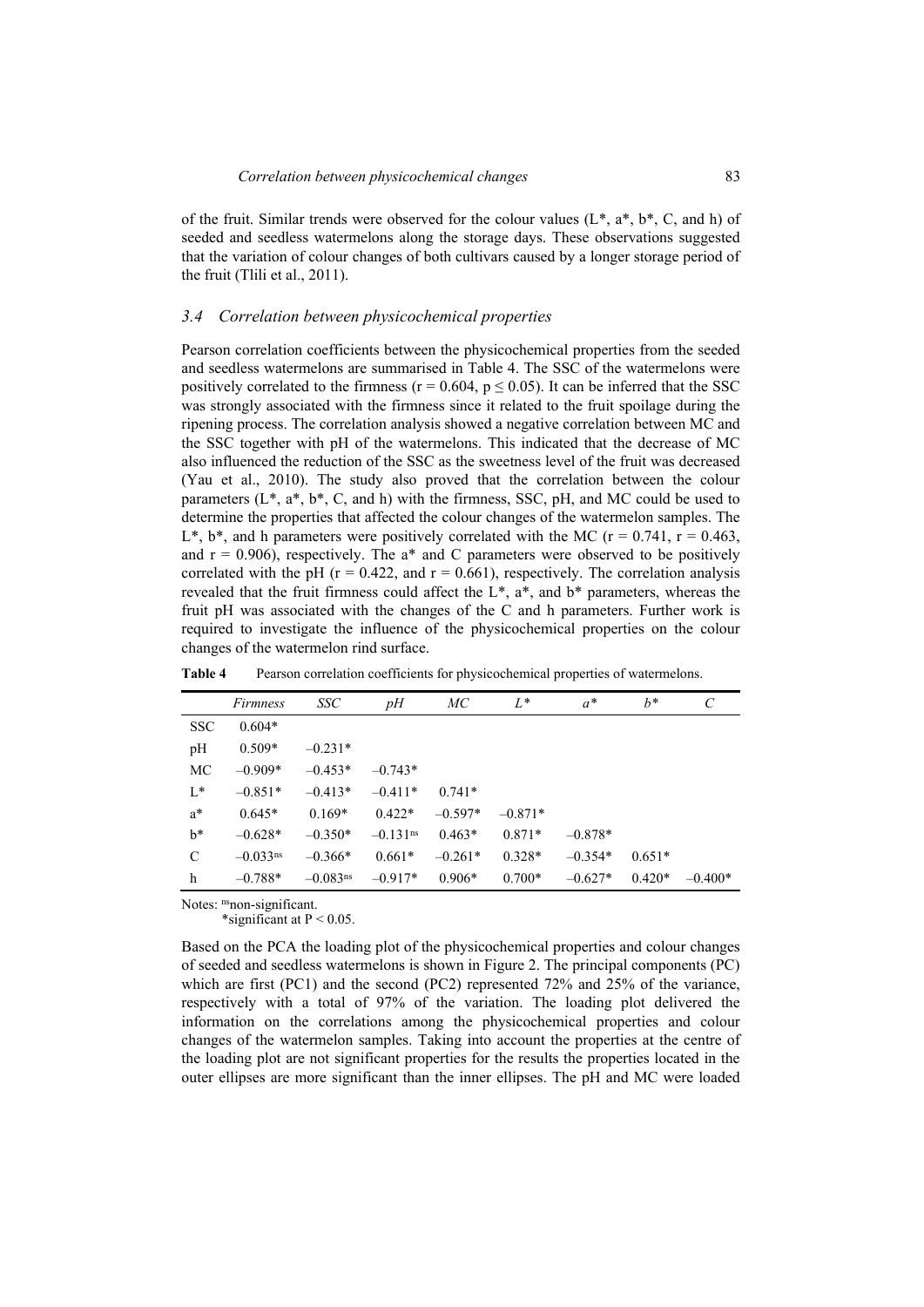positively on PC1 and PC2, whereas L\*, b\*, C, and h were loaded positively on PC1 in the outer ellipses, respectively. Meanwhile, a\* was loaded negatively on PC1, whereas firmness and MC were loaded negatively on both PC1 and PC2, respectively. Among all of the physicochemical properties and colour, there is no parameter located inside the inner ellipses of the PCA loading plot.

**Figure 2** Loading plot of the physicochemical properties and colour changes of seeded and seedless watermelons in PC1 and PC2



#### **4 Conclusions**

In the present study, the physicochemical properties were evaluated over different storage days for the seeded and seedless watermelons. The valuable information obtained regarding the determination of the physical properties is important for the postharvest storage and processing of the fruit since it provides guidelines regarding the appropriate storage days for shelf-life preservation of the watermelon. It can be noted that there was a significant difference in firmness, SSC, pH, and MC of the watermelon on different storage days. The seeded watermelon had slightly higher values than seedless watermelon for firmness, SSC, and MC. On the contrary, the pH had a lower value in seeded watermelon as compared to the seedless watermelon. Correlation analysis showed that MC and pH were the most important parameters in determining the physicochemical properties of seeded and seedless watermelons. As revealed from the PCA score plot, the physicochemical properties for seeded and seedless watermelons could be used to evaluate different environmental aspects in such a way to improve fruit quality and storage control to meet the requirements of postharvest handling of watermelons. The scientific investigation obtained herein also presents guideline towards the selection of suitable postharvest storage for the watermelon industry to deliver the highest quality of fruit. Hence, the research findings could provide the necessary knowledge for evaluating the commercial value of fresh watermelons.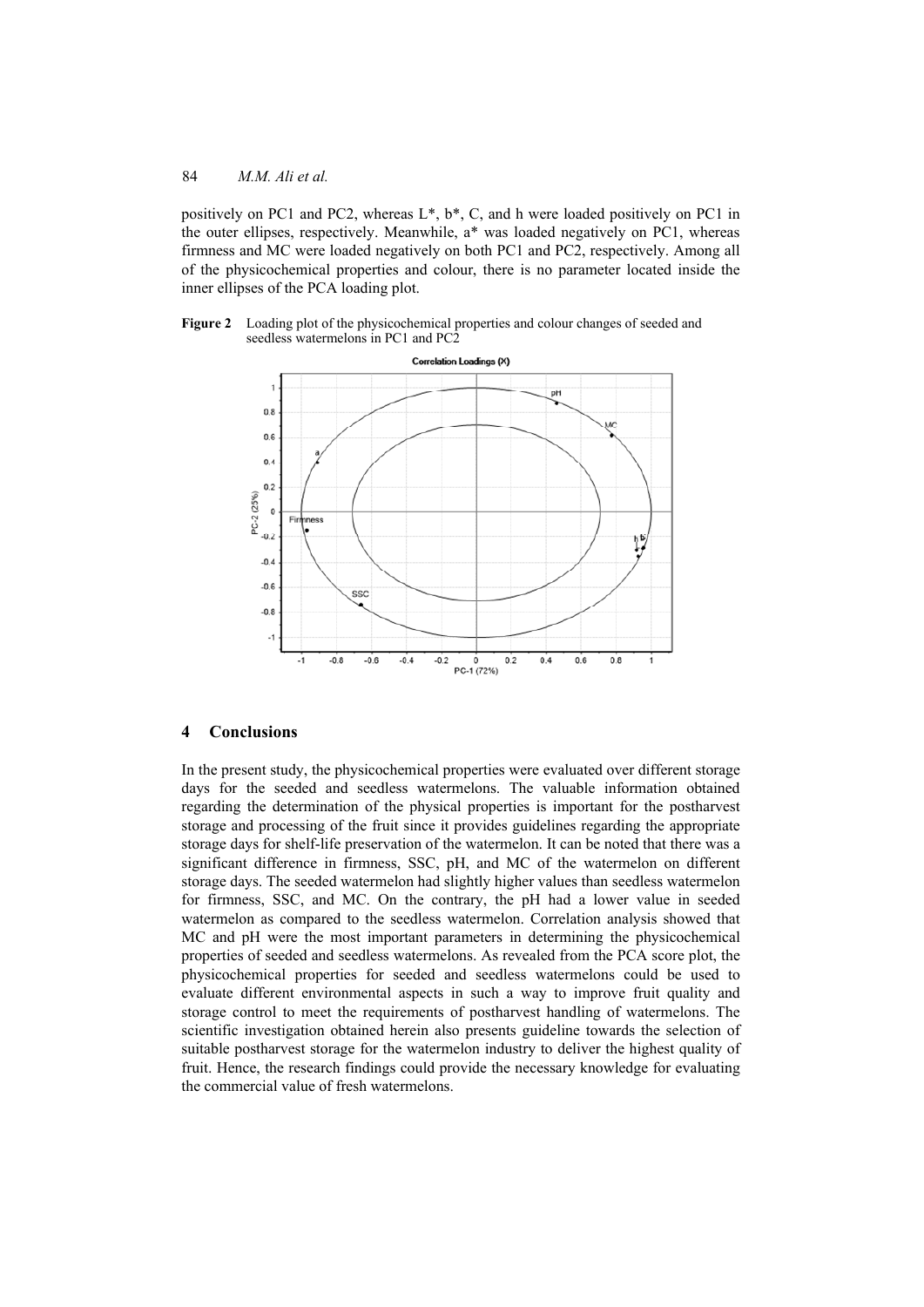#### **References**

- Carvalho, C.P. and Betancour, J.A. (2015) 'Quality characterization of Andean blackberry fruits (*Rubus glaucus Benth*.) in different maturity stages in Antioquia', *Agronomía Colombiana*, Vol. 33, No. 1, pp.74–83.
- Feng, M., Ghafoor, K., Seo, B. et al. (2013) 'Effects of ultraviolet-C treatment in Teflon-coil on microbial populations and physico-chemical characteristics of watermelon juice', *Innovative Food Science and Emerging Technologies*, Vol. 19, pp.133–139, Elsevier Ltd.
- Ibarra-Garza, I.P., Ramos-Parra, P.A., Hernández-Brenes, C. et al. (2015) 'Effects of postharvest ripening on the nutraceutical and physicochemical properties of mango (*Mangifera indica L*. *cv Keitt*)', *Postharvest Biology and Technology*, Vol. 103, pp.45–54, Elsevier India Pvt Ltd.
- Jha, S.N., Rai, D.R. and Shrama, R. (2012) 'Physico-chemical quality parameters and overall quality index of apple during storage', *Journal of Food Science and Technology*, Vol. 49, No. 5, pp.594–600.
- Jie, D., Xie, L., Rao, X. et al. (2014) 'Using visible and near infrared diffuse transmittance technique to predict soluble solids content of watermelon in an on-line detection system', *Postharvest Biology and Technology*, Vol. 90, pp.1–6, Elsevier B.V.
- Koc, A.B. (2007) 'Determination of watermelon volume using ellipsoid approximation and image processing', *Postharvest Biology and Technology*, Vol. 45, No. 3, pp.366–371.
- Kyriacou, M.C. and Soteriou, G. (2015) 'Quality and postharvest performance of watermelon fruit in response to grafting on interspecific cucurbit rootstocks', *Journal of Food Quality*, Vol. 38, No. 1, pp.21–29.
- Liu, W., Zhao, S., Cheng, Z. et al. (2010) 'Lycopene and citrulline contents in watermelon (*Citrullus Lanatus*) fruit with different ploidy and changes during fruit development', *Acta Horticulturae*, Vol. 871, No. 1, pp.543–550.
- Mao, J., Yu, Y., Rao, X. et al. (2016) 'Firmness prediction and modeling by optimizing acoustic device for watermelons', *Journal of Food Engineering*, Vol. 168, pp.1–6, Elsevier Ltd.
- Mohd Ali, M., Hashim, N., Bejo, SK. et al. (2017) 'Quality evaluation of watermelon using laser-induced backscattering imaging during storage', *Postharvest Biology and Technology*, Vol. 123, pp.51–59, Elsevier B.V.
- Perkins-Veazie, P. and Collins, J.K. (2004) 'Flesh quality and lycopene stability of fresh-cut watermelon', *Postharvest Biology and Technology*, Vol. 31, No. 2, pp.159–166.
- Perkins-Veazie, P., Beaulieu, J.C. and Siddiq, M. (2012) 'Watermelon, cantaloupe and honeydew', in *Tropical and Subtropical Fruits*, pp.549–568, Wiley-Blackwell, Oxford, UK.
- Perkins-Veazie, P., Collins, J.K., Davis, A.R. et al. (2006) 'Carotenoid content of 50 watermelon cultivars', *Journal of Agricultural and Food Chemistry*, Vol. 54, No. 7, pp.2593–2597.
- Quek, S.Y., Chok, N.K. and Swedlund, P. (2007) 'The physicochemical properties of spray-dried watermelon powders', *Chemical Engineering and Processing: Process Intensification*, Vol. 46, No. 5, pp.386–392.
- Rushing, J.W., Keinath, A.P. and Cook, W.P. (1999) 'Postharvest development and transmission of watermelon fruit blotch', *HortTechnology*, Vol. 9, No. 2, pp.217–219.
- Shamsudin, R., Daud, W.R.W., Takriff, M.S. et al. (2007) 'Physicochemical properties of the Josapine variety of pineapple fruit', *International Journal of Food Engineering*, Vol. 3, No. 5, pp.1–12.
- Showalter, R.K. (1960) 'Watermelon color as affected by maturity and storage', *Proc. Fla. State Hort. Sci*., Vol. 73, pp.289–293.
- Tirkey, B., Pal, U.S., Bal, L.M. et al. (2014) 'Evaluation of physico-chemical changes of fresh-cut unripe papaya during storage', *Food Packaging and Shelf Life*, Vol. 1, No. 2, pp.190–197, Elsevier Ltd.
- Tlili, I., Hdider, C., Lenucci, M.S. et al. (2011) 'Bioactive compounds and antioxidant activities during fruit ripening of watermelon cultivars', *Journal of Food Composition and Analysis*, Vol. 24, No. 7, pp.923–928, Elsevier Inc.